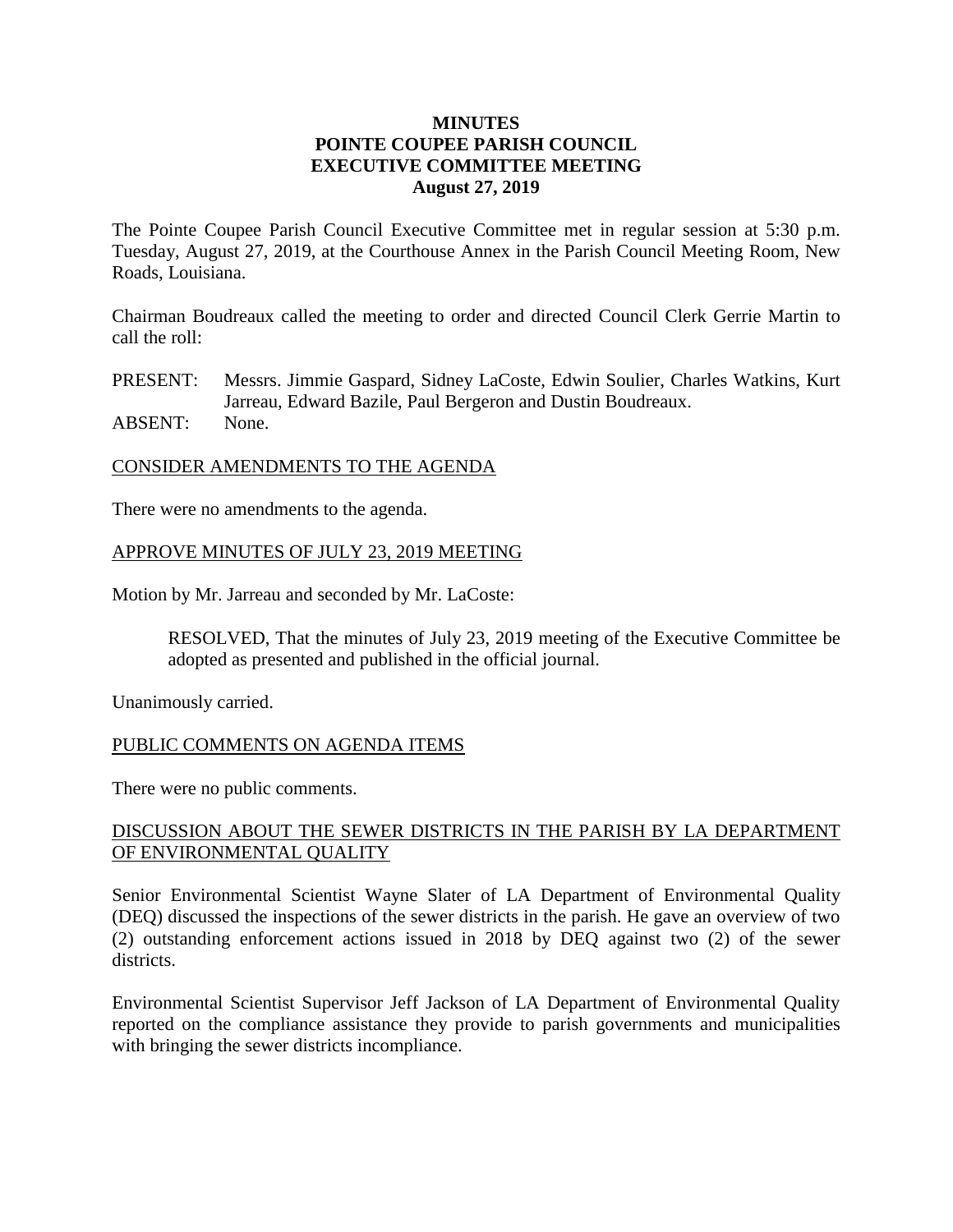Parish President Major Thibaut gave an overview of the operations and maintenance of the sewer districts.

# DISCUSSION OF MINIMUM LOT SIZE REQUIREMENTS IN THE PARISH BY LA DEPARTMENT OF HEALTH

This item will be scheduled for discussion at a future meeting.

## DISCUSSION AND OVERVIEW OF THE PLANNING COMMISSION

Chairman Johnny Ewing gave an overview of the Planning Commission and the role they play in subdividing property and approving the development of subdivisions in the parish. He gave an outline of zoning, variances, etc. in the parish. He reported on the proposed amendments to the subdivision ordinance presented in 2010 that were not approved, and asked the council to review and reconsider amending the ordinance.

Land Surveyor Cletus Langlois voiced his support of the amendments to the subdivision ordinance, and suggested review of the masterplan for the parish that includes a land use plan.

## DISCUSS APPOINTMENTS OF BOARDS, COMMITTEES & COMMISSIONS

Chairman Boudreaux reported on his experience of attending the Fire District No. 3 meeting, and encouraged other councilmembers to attend meetings of the fire districts in the parish.

Mr. Greg Johnson, a member of Fire District No. 5 Board of Commissioners, commented about any changes being made to the bylaws for their board and meetings. Mr. Johnson commented on their meetings and informed the committee about an incident that occurred at one of their meeting.

President Thibaut commented on the future of the fire districts and possible changes needed moving forward in the future.

Council Clerk Martin will send councilmembers the schedule of the meetings dates and time for the fire districts in the parish.

# DISCUSSION OF PROPOSED ORDINANCE RELATIVE TO THE REGULATION OF THE CONSTRUCTION OF BUILDINGS & OTHER STRUCTURES OVER FALSE RIVER

Councilman Bergeron commented on a meeting with contractors and reviewed the suggested amendments to the proposed ordinance relative to the regulation of the construction of buildings & other structures over False River with the members.

# FINANCIAL REPORT